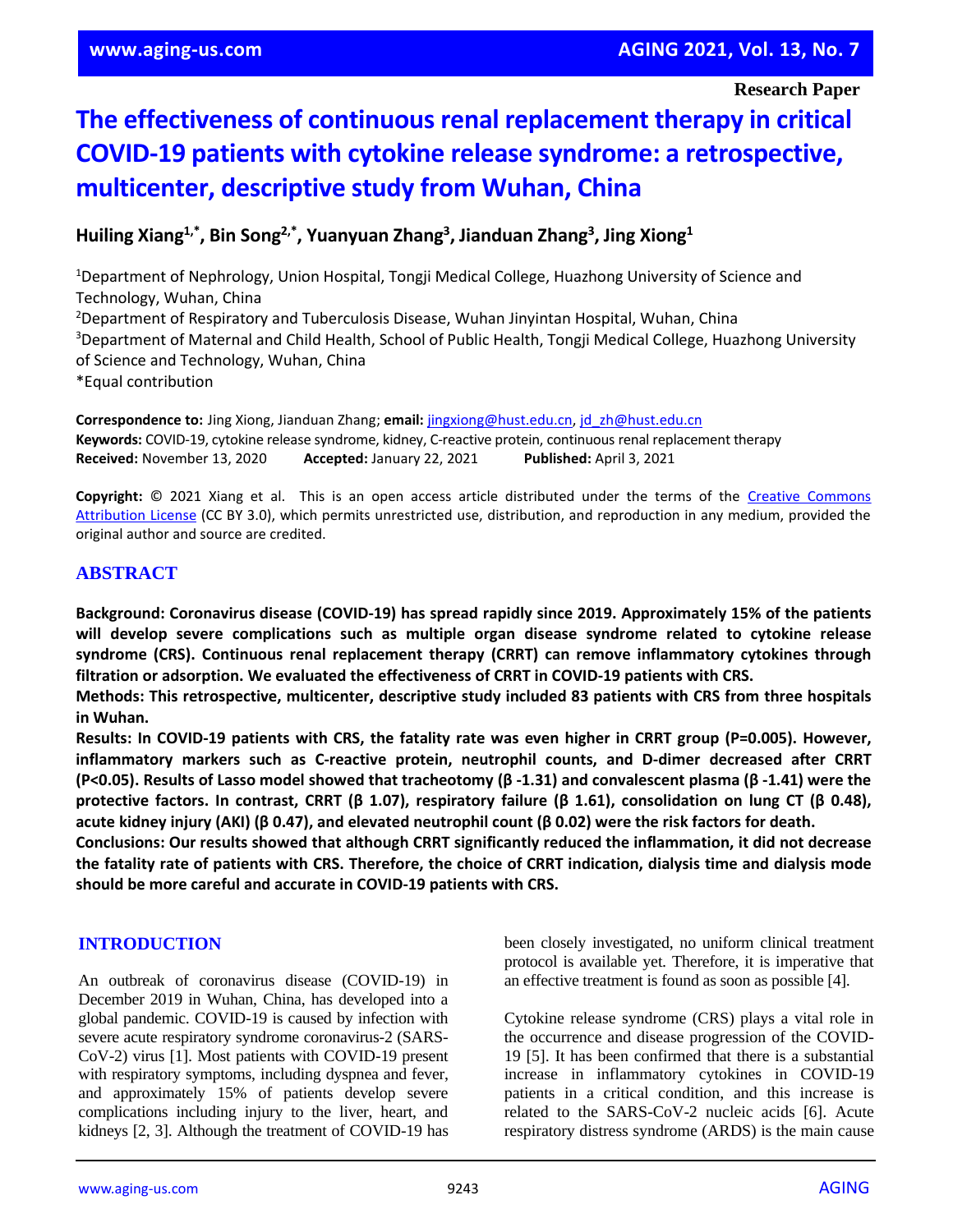of death in COVID-19, associated with a massive inflammatory response mediated by the CRS [7]. SARS and Middle East respiratory syndrome (MERS) have also been shown to be associated with CRS and are closely linked to mortality [8]. CRS is a systemic inflammatory response that occurs mainly in cases of severe infection and is manifested by a sudden increase in the production of a large number of inflammatory factors, such as interleukin-2 (IL-2), IL-4, IL-6, and monocyte chemoattractant protein-1 [9]. Among these inflammatory cytokines, IL-1 and IL-6 are the main pathogenic factors. The cutoff value of specific inflammatory cytokines for CRS in patients with COVID-19 is yet to be defined. Recent research shows that an IL-6 value greater than 100 pg/mL carries the risk of death, and artificial-liver blood-purification therapy can be considered when IL-6 is five times the normal limit [6, 10].

Although there are no standard diagnostic criteria for CRS, some treatments based on managing CRS have been widely applied clinically. These include antagonism at the IL-6 receptor (using the antagonist Tocilizumab), artificial-liver blood-purification therapy that can remove cytokines from the circulation, and continuous renal replacement therapy (CRRT) can remove inflammatory factors such as cytokines from the circulation via filtration and adsorption [11]. Tocilizumab has been proved to be effective in COVID-19 at the initial stages [12, 13]. CRRT has been used in the treatment of COVID-19 patients with multiple organ failure, especially when accompanied by refractory CRS, and in some critical patients with acute kidney injury (AKI). One case report suggests that CRRT is initially effective in the treatment of patients with COVID-19 [14]. However, as little data on this topic exists, there is no definitive conclusion regarding the effectiveness of CRRT. In this study, we retrospectively collected and analyzed the clinical data of COVID-19 patients with CRS from three hospitals in Wuhan, to determine the effectiveness of CRRT.

## **RESULTS**

Of the 83 cases included in our study, 67 were classified as critical, and 16 as non-critical. Of the 67 critical patients, 38 cases were treated with CRRT during hospitalization. A total of 45 patients died, and 36 were cured or improved. The outcome of two patients is unknown.

## **Patients demographics**

The mean age of the patients was  $67.3 \pm 12.6$  years. Almost three-quarters (73.5%) of the patients were male; 67 were critical cases, and 13.3% of the patients had a

history of smoking. The underlying medical conditions of the patients included hypertension (55.4%), diabetes (24.1%), tumors (6%), and chronic obstructive pulmonary disease (1.2%). Pulmonary CT revealed that 51.7% of the critical patients had consolidation, and 73.3 % of non-critical patients had ground-glass changes in the lungs. The mean peak creatinine value during hospitalization was 133.2 pg/mL (range, 72.8 to 276.7). AKI was present in 60.2%, MODS in 36.1%, and ARDS in 42.2% of the patients. Compared to the non-critical groups, the critical group had more patients with an IL-6 value >4000 pg/mL (29.9% vs.18.8%) (Table 1).

Patients in the critical group had a significantly higher WBC count (P=0.001), neutrophil count (P<0.001), neutrophil percentage (P<0.001), LDH (P<0.001), peak creatinine (P=0.01), high-sensitivity troponin I (P<0.001), CRP (P<0.001), ferritin (P=0.001) and procalcitonin (PCT)  $(P=0.043)$  than those in the noncritical group. Patients in the critical group had significantly lower lymphocyte counts (P=0.018) and albumin levels  $(P=0.015)$  than patients in the noncritical group (Table 1).

Treatments such as CRRT (P=0.001), antibiotics  $(P=0.002)$ , hormones  $(P=0.004)$ , globulin therapy (P<0.001), invasive mechanical ventilation (P<0.001) and non-invasive ventilation  $(P<0.001)$ , were each more commonly used in critical patients than in noncritical patients. Moreover, critical patients had a higher incidence of AKI (P<0.001), respiratory failure (P<0.001), ARDS (P<0.001), MODS (P<0.001), gastrointestinal bleeding  $(P=0.004)$ , acute liver dysfunction (P<0.001) and acute myocardial injury (P<0.001) (Table 1).

#### **The role of CRRT in critical COVID-19 patients with CRS**

Over half of the critical patients (38/67) were treated with CRRT. Those who received CRRT had a lower blood platelets (PLT) (P=0.023), and lower albumin (P=0.041), a higher peak creatinine  $(P=0.018)$ , and a greater incidence of MODS (P<0.001) than those who did not receive CRRT. More patients receiving CRRT also underwent tracheal cannulation  $(P=0.003)$  or invasive mechanical ventilation  $(P=0.002)$ . Most patients who received CRRT (64.7%) had pulmonary consolidations on CT (Table 2). Unexpectedly, mortality was higher in the CRRT group than that in the non-CRRT group  $(P=0.005)$ .

Compared to the non-CRRT group, the CRRT group had more patients with an IL-6 value >4000 pg/mL (24.1% vs. 34.2%). The blood oxygen saturation in patients who received CRRT was lower than in the non-CRRT group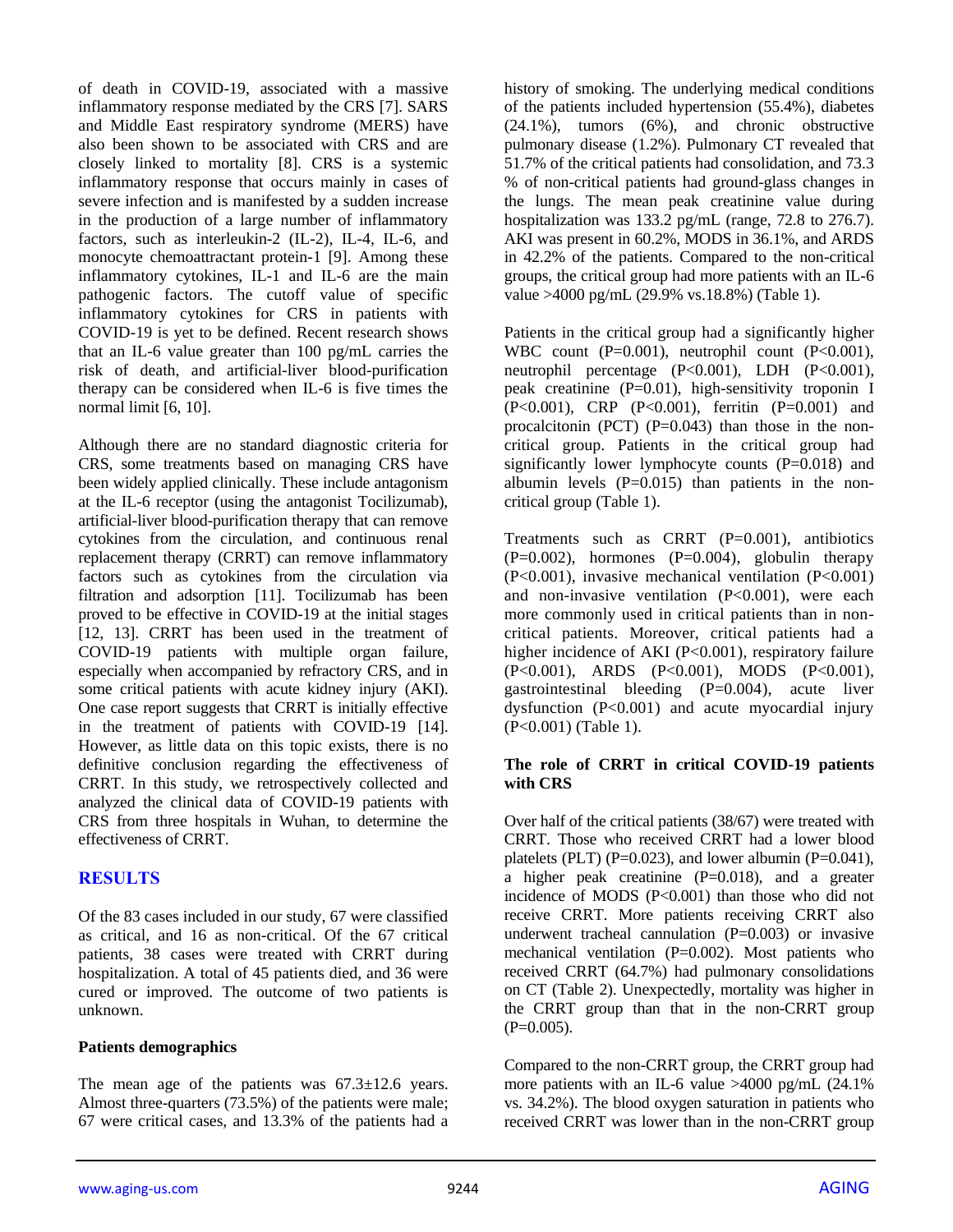| <b>Variables</b>            |                                                                            | $Total(n=83)$        | Critical (n=67)         | Non-critical (n=16)             | $t/\chi^2/Z$          | $\boldsymbol{P}$     |
|-----------------------------|----------------------------------------------------------------------------|----------------------|-------------------------|---------------------------------|-----------------------|----------------------|
| Age (years)                 |                                                                            | $67.3 \pm 12.6$      | $67.6 \pm 12.3$         | $65.9 \pm 13.9$                 | $-0.490$ <sup>a</sup> | 0.625                |
| $\operatorname{Sex}$        |                                                                            |                      |                         |                                 |                       |                      |
|                             | Female                                                                     | 22(26.5)             | 16(23.9)                | 6(37.5)                         | 0.630c1               | 0.427                |
|                             | Male                                                                       | 61(73.5)             | 51(76.1)                | 10(62.5)                        |                       |                      |
| Smoking                     |                                                                            | 11(13.3)             | 8(15.7)                 | 3(21.4)                         | $0.011$ <sup>c1</sup> | 0.916                |
| Clinical outcomes           |                                                                            |                      |                         |                                 |                       |                      |
|                             | Cure/Improved                                                              | 36(43.4)             | 22(33.3)                | 14(93.3)                        | $17.820^{c2}$         | < 0.001              |
|                             | Death                                                                      | 45(54.2)             | 44(66.7)                | 1(6.7)                          |                       |                      |
| Underlying conditions       |                                                                            |                      |                         |                                 |                       |                      |
|                             | <b>Diabetes</b>                                                            | 20(24.1)             | 14(20.9)                | 6(37.5)                         | 1.145c1               | 0.285                |
|                             | Hypertension                                                               | 46(55.4)             | 37(55.2)                | 9(56.2)                         | $0.006^{c2}$          | 0.941                |
|                             | Tumor                                                                      | 5(6.0)               | 5(7.5)                  | 0(0.0)                          |                       | $0.578$ <sup>f</sup> |
|                             | <b>COPD</b>                                                                | 1(1.2)               | 1(1.5)                  | 0(0.0)                          | $\overline{a}$        | 1.000 <sup>f</sup>   |
| Hospitalization time (days) |                                                                            | 20(11,35)            | $19(11,30.75)^*$        | $34(22, 47.5)^*$                | 683.0 <sup>b</sup>    | 0.022                |
| Laboratory test results     |                                                                            |                      |                         |                                 |                       |                      |
|                             | SO2(%)                                                                     | 93(87,95)            | $92.5(85,95)^*$         | $93(88.95)^{*}$                 | $413.5^{b}$           | 0.591                |
|                             | PLT $(10^9/L)$                                                             | 158(107,216.5)       | 153(105.5,212.5)        | 180(135,233.25)                 | $622.0^{b}$           | 0.324                |
|                             | WBC count $(10^9/L)$                                                       | 8.21(6.32,11.84)     | 8.98(6.8,12.88)         | 5.58(3.68,7.08)                 | 254.0 <sup>b</sup>    | 0.001                |
|                             | Neutrophil count $(10^9/L)$                                                | 7.65(4.67, 11.17)    | 8.01(5.48,12.01)        | 3.47(2.25,5.84)                 | 217.0 <sup>b</sup>    | < 0.001              |
|                             | Neutrophil %                                                               | 87.9(75,91.4)        | $89.9(80.1, 92.1)^*$    | 68.85(63.42,77.65) <sup>*</sup> | 94.5                  | < 0.001              |
|                             | Lymphocyte count $(10^9/L)$                                                | 0.64(0.460.98)       | 0.59(0.42, 0.96)        | 0.93(0.71, 1.08)                | $741.5^{b}$           | 0.018                |
|                             | Albumin (g/L)                                                              | 30.6(26.2,33.95)     | 29.4(25.8,33.85)        | 33.75(30.68,36.1)               | $746.5^{b}$           | 0.015                |
|                             | LDH (U/L)                                                                  | 375(263,534.5)       | 434(328.5,592)          | 248.5(217.5,266.25)             | 122.0 <sup>b</sup>    | < 0.001              |
|                             | Maximum creatinine value<br>during hospitalization<br>$(\mu \text{mol/L})$ | 133.2(72.75,276.7)   | 146(92.45,291.35)       | 73.4(68.62,82.3)                | 312.0 <sup>b</sup>    | 0.010                |
|                             | high-sensitivity troponin I                                                | 26(9.5,111.75)       | $36(12.6, 140.5)^*$     | $4.45(1.65,9.8)^{*}$            | 92.0 <sup>b</sup>     | < 0.001              |
|                             | D-dimer (ug/mL)                                                            | 3.14(0.94,7.39)      | $3.31(0.88,8)^*$        | 2.67(1.66, 4.97)                | 484.0 <sup>b</sup>    | 0.672                |
|                             | $CRP$ (mg/L)                                                               | 85.35(33.41,134.12)  | $96.7(43.8, 143.8)^{*}$ | $14(2.58, 49.5)^*$              | 202.0 <sup>b</sup>    | < 0.001              |
|                             | Ferritins $(\mu g/L)$                                                      | 1271.82(726.64,2000) | 1614(837,2000)*         | 565.1(303.82,957.31)*           | 80.0 <sup>b</sup>     | 0.001                |
|                             | $PCT$ (ng/mL)                                                              | 0.23(0.11, 0.41)     | $0.24(0.12, 0.41)^{*}$  | $0.06(0.05, 0.26)^*$            | 206.0 <sup>b</sup>    | 0.043                |
|                             | Maximum IL-6 (pg/mL)                                                       |                      |                         |                                 |                       |                      |
|                             | $\langle P_{25} (\langle =250 \rangle)$                                    | 21(25.3)             | 15(22.4)                | 6(37.5)                         |                       | $0.426^{c3}$         |
|                             | $P_{25}P_{75}$ (250 -4000)                                                 | 39(47.0)             | 32(47.8)                | 7(43.8)                         |                       |                      |
|                             | $>=P_{75} (=4000)$                                                         | 23(27.7)             | 20(29.9)                | 3(18.8)                         |                       |                      |
| Lung CT main performance    | Ground-glass                                                               | 40(48.2)             | 29(48.3)                | 11(73.3)                        | $3.013^{c2}$          | 0.083                |
|                             | Consolidation                                                              | 35(42.2)             | 31(51.7)                | 4(26.7)                         |                       |                      |
| Treatments                  |                                                                            |                      |                         |                                 |                       |                      |
|                             | <b>CRRT</b>                                                                | 40(48.2)             | 38(56.7)                | 2(12.5)                         | $10.144^{c2}$         | 0.001                |
|                             | Antiviral                                                                  | 80(96.4)             | 64(98.5)                | 16(100.0)                       |                       | $1.000^{c3}$         |
|                             | Tracheal cannula                                                           | 56(67.5)             | 56(88.9)                | 0(0.0)                          | 41.258c1              | < 0.001              |
|                             | Tracheotomy                                                                | 13(15.7)             | 13(21.3)                | 0(0.0)                          | 2.275c1               | 0.131                |
|                             | Antibiotic                                                                 | 73(88.0)             | 62(96.9)                | 11(68.8)                        | 9.403c1               | 0.002                |
|                             | Hormone                                                                    | 53(63.9)             | 47(78.3)                | 6(37.5)                         | 8.139c1               | 0.004                |
|                             | Globulin                                                                   | 41(49.4)             | 38(67.9)                | 3(18.8)                         | $12.240^{c1}$         | < 0.001              |
|                             | <b>ACEI/ARB</b>                                                            | 6(7.2)               | 4(7.7)                  | 2(14.3)                         |                       | 0.600 <sup>f</sup>   |
|                             | Convalescent plasma                                                        | 10(12.0)             | 10(16.7)                | 0(0.0)                          | 1.623c1               | 0.203                |
|                             | <b>Traditional Chinese</b><br>medicine and pharmacy                        | 27(32.5)             | 18(32.7)                | 9(69.2)                         | $5.852^{c2}$          | 0.016                |
|                             | High flow nasal catheter<br>oxygen inhalation                              | 63(75.9)             | 49(80.3)                | 14(87.5)                        | 0.089c1               | 0.766                |
|                             | Non-invasive ventilation                                                   | 40(48.2)             | 40(65.6)                | 0(0.0)                          | $21.834^{c2}$         | < 0.001              |
|                             | Invasive mechanical<br>ventilation                                         | 60(72.3)             | 59(89.4)                | 1(6.2)                          | 41.212c1              | < 0.001              |
|                             | <b>ECMO</b>                                                                | 9(10.8)              | 9(14.3)                 | 0(0.0)                          | 1.358c1               | 0.244                |

# **Table 1. The general characteristics of 83 COVID-19 patients by disease severity.**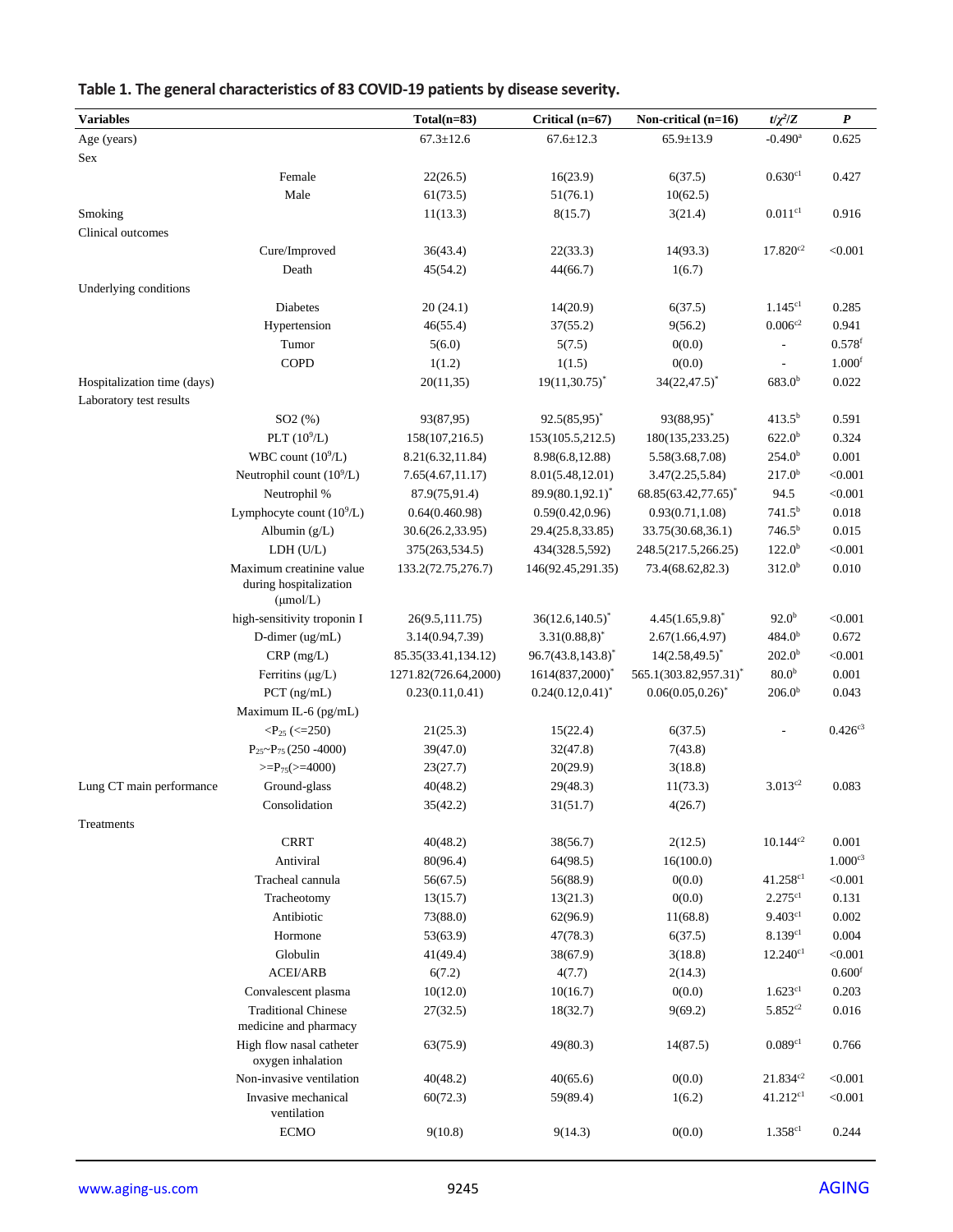#### Complications

| AKI                       | 50(60.2) | 49(74.2) | 1(6.2)  | $25.020^{c2}$ | < 0.001 |
|---------------------------|----------|----------|---------|---------------|---------|
| Respiratory failure       | 61(73.5) | 57(91.9) | 4(26.7) | 27.417c1      | < 0.001 |
| Gastrointestinal bleeding | 26(31.3) | 25(45.5) | 1(6.2)  | $8.208^{c2}$  | 0.004   |
| Acute liver dysfunction   | 45(54.2) | 41(82.0) | 4(25.0) | $18.153^{c2}$ | < 0.001 |
| Acute myocardial injury   | 58(69.9) | 56(88.9) | 2(12.5) | 34.337c1      | < 0.001 |
| <b>ARDS</b>               | 35(42.2) | 35(62.5) | 0(0.0)  | 19.459c1      | < 0.001 |
| <b>MODS</b>               | 30(36.1) | 30(62.5) | 0(0.0)  | 16.953c1      | < 0.001 |

Note: <sup>a</sup>: t value by t test; <sup>b</sup>: Z value by Wilcoxon rank sum test; <sup>c1</sup>: continuity corrected *χ*<sup>2</sup> value by *χ*<sup>2</sup> test; <sup>c2</sup>: *χ*<sup>2</sup>value by *χ*<sup>2</sup> test; f : Fisher exact probability test p value.

\*: contains missing values.

PLT: Blood platelets; WBC count: White blood cell count; SO2: Blood oxygen saturation; LDH: Lactate dehydrogenase; CRP: C-reactive protein; PCT: Procalcitonin; IL6: Interleukin 6; COPD: Chronic obstructive pulmonary disease; AKI: acute kidney injury.

|  | Table 2. The general characteristics of 67 critical COVID-19 patients by CRRT. |  |  |
|--|--------------------------------------------------------------------------------|--|--|
|--|--------------------------------------------------------------------------------|--|--|

| <b>Variable</b>             |                                                                            | <b>Total</b>      | $CRRT$ (n=38)         | Non-CRRT $(n=29)$                                                   | $t/\chi^2/Z$          | $\boldsymbol{P}$     |
|-----------------------------|----------------------------------------------------------------------------|-------------------|-----------------------|---------------------------------------------------------------------|-----------------------|----------------------|
| Age (years)                 |                                                                            | $67.6 \pm 12.3$   | $66.9 \pm 11.8$       | $68.6 \pm 13.0$                                                     | $0.552^{a}$           | 0.583                |
| Sex                         |                                                                            |                   |                       |                                                                     |                       |                      |
|                             | Female                                                                     | 16                | 7(18.4)               | 9(31.0)                                                             | $1.440^{c2}$          | 0.230                |
|                             | Male                                                                       | 51                | 31(81.6)              | 20(69.0)                                                            |                       |                      |
| Smoking                     |                                                                            | 8                 | 6(21.4)               | 2(8.7)                                                              |                       | 0.269 <sup>f</sup>   |
| Clinical outcomes           |                                                                            |                   |                       |                                                                     |                       |                      |
|                             | Cure/Improve                                                               | 22                | 7(18.9)               | 15(51.7)                                                            | $7.873^{c2}$          | 0.005                |
|                             | Death                                                                      | 44                | 30(81.1)              | 14(48.3)                                                            |                       |                      |
| Underlying conditions       |                                                                            |                   |                       |                                                                     |                       |                      |
|                             | <b>Diabetes</b>                                                            | 14                | 7(18.4)               | 7(24.1)                                                             | $0.325^{c2}$          | 0.568                |
|                             | Hypertension                                                               | 37                | 19(50.0)              | 18(62.1)                                                            | $0.969^{c2}$          | 0.325                |
|                             | Tumor                                                                      | 5                 | 2(5.3)                | 3(10.3)                                                             |                       | $0.645$ <sup>f</sup> |
|                             | <b>COPD</b>                                                                | $\mathbf{1}$      | 0(0.0)                | 1(3.4)                                                              |                       | 0.433 <sup>f</sup>   |
| Hospitalization time (days) |                                                                            | $23.3 \pm 16.6$   | $23.6 \pm 15.6^*$     | $23.0 \pm 18.1$                                                     | 477.5 <sup>b</sup>    | 0.449                |
| Laboratory test results     |                                                                            |                   |                       |                                                                     |                       |                      |
|                             | SO2(%)                                                                     | 92.5(85,95)       | $90(84.5,95)^*$       | $93(88, 95.5)^*$                                                    | $462.5^{b}$           | 0.343                |
|                             | PLT $(10^9/L)$                                                             | 153(105.5,212.5)  | 127(98.25,179)        | 185(112,247)                                                        | 731.0 <sup>b</sup>    | 0.023                |
|                             | WBC count $(10^9/L)$                                                       | $9.9 + 4.4$       | $9.8 + 3.9$           | $10.0 + 4.9$                                                        | $0.180^{a}$           | 0.858                |
|                             | Neutrophil count $(10^9/L)$                                                | $8.80{\pm}4.30$   | $8.80 \pm 3.89$       | $8.80{\pm}4.87$                                                     | $-0.003$ <sup>a</sup> | 0.997                |
|                             | Neutrophil %                                                               | 89.9(80.1,92.1)   | 89.95(86.6,93.13)*    | 89.8(78.5,91.4)                                                     | $420.5^{b}$           | 0.321                |
|                             | Lymphocyte count $(10^9/L)$                                                | 0.59(0.42, 0.96)  | 0.55(0.39, 0.72)      | 0.64(0.48, 1.12)                                                    | $666.5^{b}$           | 0.146                |
|                             | Albumin $(g/L)$                                                            | $29.88 \pm 5.51$  | 28.68±4.79            | $31.44 \pm 6.06$                                                    | $2.080$ <sup>a</sup>  | 0.041                |
|                             | LDH (U/L)                                                                  | 434(328.5,592)    | 472(339.25,661)       | 430(321,502)                                                        | 451.0 <sup>b</sup>    | 0.208                |
|                             | Maximum creatinine value<br>during hospitalization<br>$(\mu \text{mol/L})$ | 146(92.45,291.35) | 198.85(123.62,340.95) | 132.7(63.1,214)                                                     | 364.0 <sup>b</sup>    | 0.018                |
|                             | High-sensitivity troponin I                                                | 36(14.6, 140.5)   | 46.6(19.9,184.25)*    | 23.7(12.55,70.82)*                                                  | 354.0 <sup>b</sup>    | 0.229                |
|                             | D-dimer (ug/mL)                                                            | 3.31(0.88,8)      | $2.26(0.92,8)^{*}$    | 3.53(0.88, 6.98)                                                    | $513.5^{b}$           | 0.915                |
|                             | $CRP$ (mg/L)                                                               | 96.7(43.8,143.8)  | 97.76(54.34,143.57)*  | 89.16(33.93,143.8)                                                  | 480.0 <sup>b</sup>    | 0.583                |
|                             | Ferritins $(\mu g/L)$                                                      | 1614(837,20000)   |                       | 1618.59(907.86,2000) <sup>*</sup> 1447.99(851.62,2000) <sup>*</sup> | $183.0^{b}$           | 0.522                |
|                             | PCT (ng/mL)                                                                | 0.24(0.12, 0.41)  | $0.3(0.14.0.49)^{*}$  | $0.23(0.12, 0.27)^{*}$                                              | $276.5^{b}$           | 0.120                |
|                             | Maximum IL-6 (pg/mL)                                                       |                   |                       |                                                                     |                       |                      |
|                             | $\langle P_{25} \rangle \langle \langle =250 \rangle$                      | 15                | 11(28.9)              | 4(13.8)                                                             | 4.438c2               | 0.109                |
|                             | $P_{25}P_{75}(250 - 4000)$                                                 | 32                | 14(36.8)              | 18(62.1)                                                            |                       |                      |
|                             | $>=P_{75} (=4000)$                                                         | 20                | 13(34.2)              | 7(24.1)                                                             |                       |                      |
| Lung CT main performance    | Ground glass                                                               | 29                | 12(35.3)              | 17(65.4)                                                            | $5.342^{c2}$          | 0.021                |
|                             | Consolidation                                                              | 31                | 22(64.7)              | 9(34.6)                                                             |                       |                      |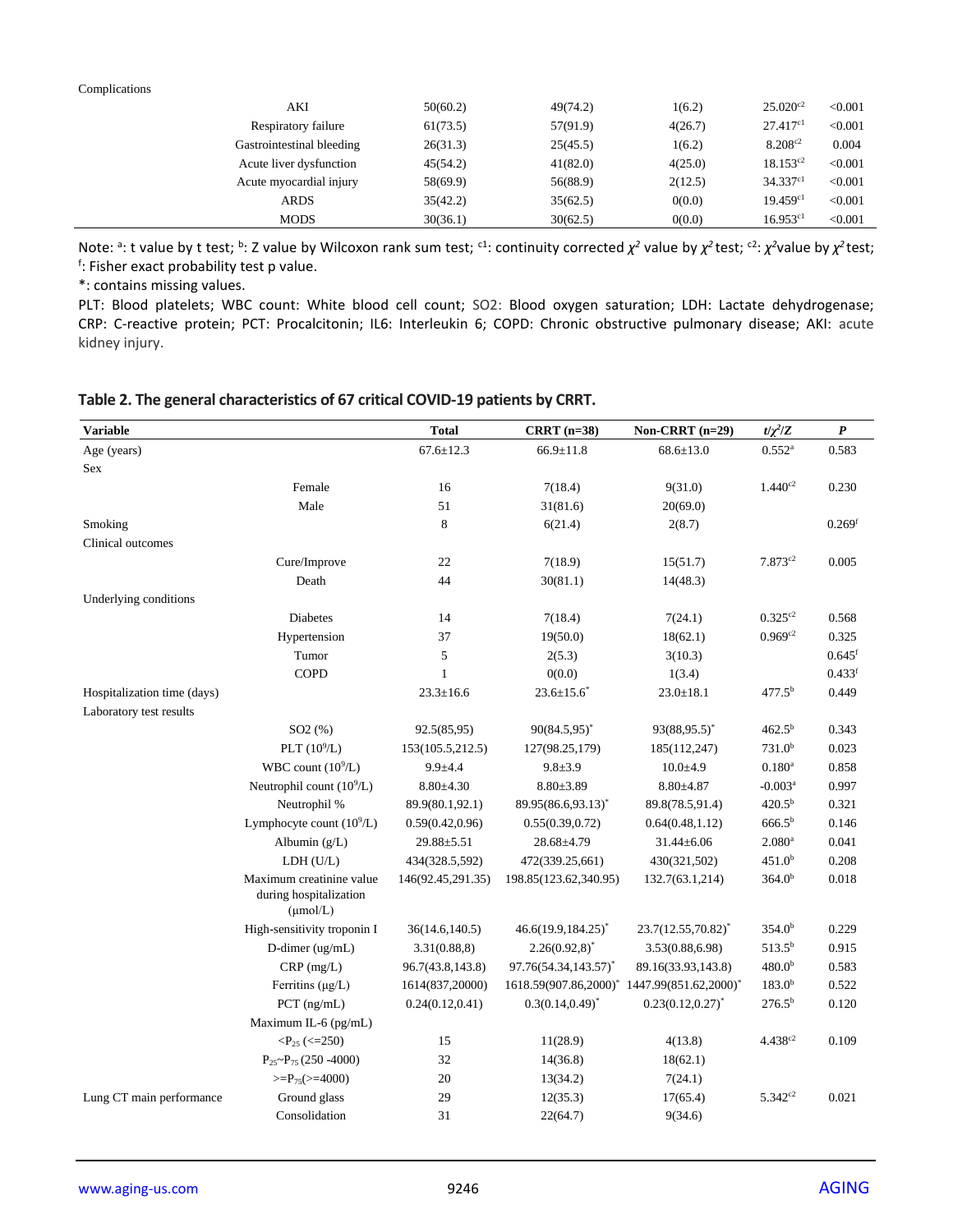#### Treatments

|               | Antiviral                                           | 64             | 35(97.2)  | 29(100.0) |                       | 1.000 <sup>f</sup>   |
|---------------|-----------------------------------------------------|----------------|-----------|-----------|-----------------------|----------------------|
|               | Tracheal cannula                                    | 56             | 34(100.0) | 22(75.9)  |                       | 0.003 <sup>f</sup>   |
|               | Tracheotomy                                         | 13             | 8(24.2)   | 5(17.9)   | $0.368^{c2}$          | 0.544                |
|               | Antibiotic                                          | 62             | 35(97.2)  | 27(96.4)  |                       | 1.000 <sup>f</sup>   |
|               | Hormone                                             | 47             | 30(83.3)  | 17(70.8)  | $1.326^{c2}$          | 0.250                |
|               | Globulin                                            | 38             | 24(77.4)  | 14(56.0)  | $2.911^{c2}$          | 0.088                |
|               | <b>ACEI/ARB</b>                                     | $\overline{4}$ | 1(3.3)    | 3(13.6)   |                       | $0.299$ <sup>f</sup> |
|               | Convalescent plasma                                 | 10             | 7(21.2)   | 3(11.1)   | $0.485c1}$            | 0.486                |
|               | <b>Traditional Chinese</b><br>medicine and pharmacy | 18             | 8(25.8)   | 10(41.7)  | $1.546^{c2}$          | 0.214                |
|               | High flow nasal catheter<br>oxygen inhalation       | 49             | 25(75.8)  | 24(85.7)  | $0.950^{c2}$          | 0.330                |
|               | Non-invasive ventilation                            | 40             | 23(65.7)  | 17(65.4)  | $0.001^{c2}$          | 0.979                |
|               | Invasive mechanical<br>ventilation                  | 59             | 37(100.0) | 22(75.9)  |                       | 0.002 <sup>f</sup>   |
|               | <b>ECMO</b>                                         | 9              | 6(17.1)   | 3(10.7)   | $0.131$ <sup>c1</sup> | 0.717                |
| Complications |                                                     |                |           |           |                       |                      |
|               | AKI                                                 | 49             | 30(81.1)  | 19(65.5)  | $2.059^{c2}$          | 0.151                |
|               | Respiratory failure                                 | 57             | 35(94.6)  | 22(88.0)  |                       | $0.385$ <sup>f</sup> |
|               | Gastrointestinal bleeding                           | 25             | 16(48.5)  | 9(40.9)   | $0.306^{c2}$          | 0.580                |
|               | Acute liver dysfunction                             | 41             | 26(81.2)  | 15(83.3)  | 0.000c1               | 1.000                |
|               | Acute myocardial injury                             | 56             | 32(88.9)  | 24(88.9)  |                       | 1.000 <sup>f</sup>   |
|               | <b>ARDS</b>                                         | 35             | 25(71.4)  | 10(47.6)  | $3.175^{c2}$          | 0.075                |
|               | <b>MODS</b>                                         | 30             | 26(81.2)  | 4(25.0)   | $14.400^{c2}$         | < 0.001              |

Note: <sup>a</sup>: t value by t test; <sup>b</sup>: Z value by Wilcoxon rank sum test; <sup>c1</sup>: continuity corrected *χ*<sup>2</sup> value by *χ*<sup>2</sup> test; <sup>c2</sup>: *χ*<sup>2</sup>value by *χ*<sup>2</sup> test; f : Fisher exact probability test p value.

\*: contains missing values.

PLT: Blood platelets; WBC count: White blood cell count; SO2: Blood oxygen saturation; LDH: Lactate dehydrogenase; CRP: C-reactive protein; PCT: Procalcitonin; IL6: Interleukin 6; COPD: Chronic obstructive pulmonary disease; AKI: acute kidney injury.

[90 (84.5,95)% vs.93 (88,95.5)%] and the lymphocyte count  $[0.55 (0.39, 0.72) 10^9 g/L$  vs. 0.64  $(0.48, 1.12)$  $10^9$ g/L] followed the same pattern, demonstrating lower values in the CRRT patients. The CRP was higher in the CRRT than in the non-CRRT group [97.7 (54.34,143.57) mg/L vs. 89.16 (33.93,143.8) mg/L)]. Moreover, the incidence of AKI and ARDS in critical patients treated with CRRT was 81.1% and 71.4%, respectively, which was higher than the corresponding figures of non-CRRT (Table 2). Compared with the non-CRRT patients, the patients in the CRRT group appeared to be in a worse condition, although there was no statistical difference in the indicators mentioned above.

For the 38 patients treated with CRRT, the changes of inflammation-related indicators before and after CRRT were compared. These included the count and percentage of neutrophils, WBC counts, lymphocytes counts, and levels of IL-6, CRP, D-dimer, and PCT. The analysis showed that after CRRT, WBC counts (P=0.039), neutrophil counts (P=0.014), CRP (P=0.049), D-dimer (P=0.006) all declined significantly from the values before CRRT. However, lymphocytes, PCT and IL-6 did not change significantly (Table 3).

#### **Factors related to mortality**

The results from Lasso analysis indicated that patients with CRRT (β 1.07), consolidation of the lungs (β 0.48), respiratory failure ( $β$  1.61), AKI ( $β$  0.47), and elevated neutrophils (β 0.02) could have a higher the risk of death. Tracheotomy (β -1.31) and convalescent plasma (β -1.41) were found to be negatively correlated with death (Table 4).

Logistic regression analysis of 66 critical patients further showed that respiratory failure was an independent risk factor for death (odds ratio [OR], 0.06; 95% confidence interval [CI], 0.01-0.38, P<0.001), while tracheotomy was found to be an independent protective factor for death (OR, 68.72; 95% CI, 4.81-10404.57, P<0.001). Therefore, it is suggested that timely tracheotomy should be performed in critically ill patients with respiratory failure (Table 5).

#### **DISCUSSION**

In this study, we found that the fatality rate of critical COVID-19 patients with CRS who received CRRT was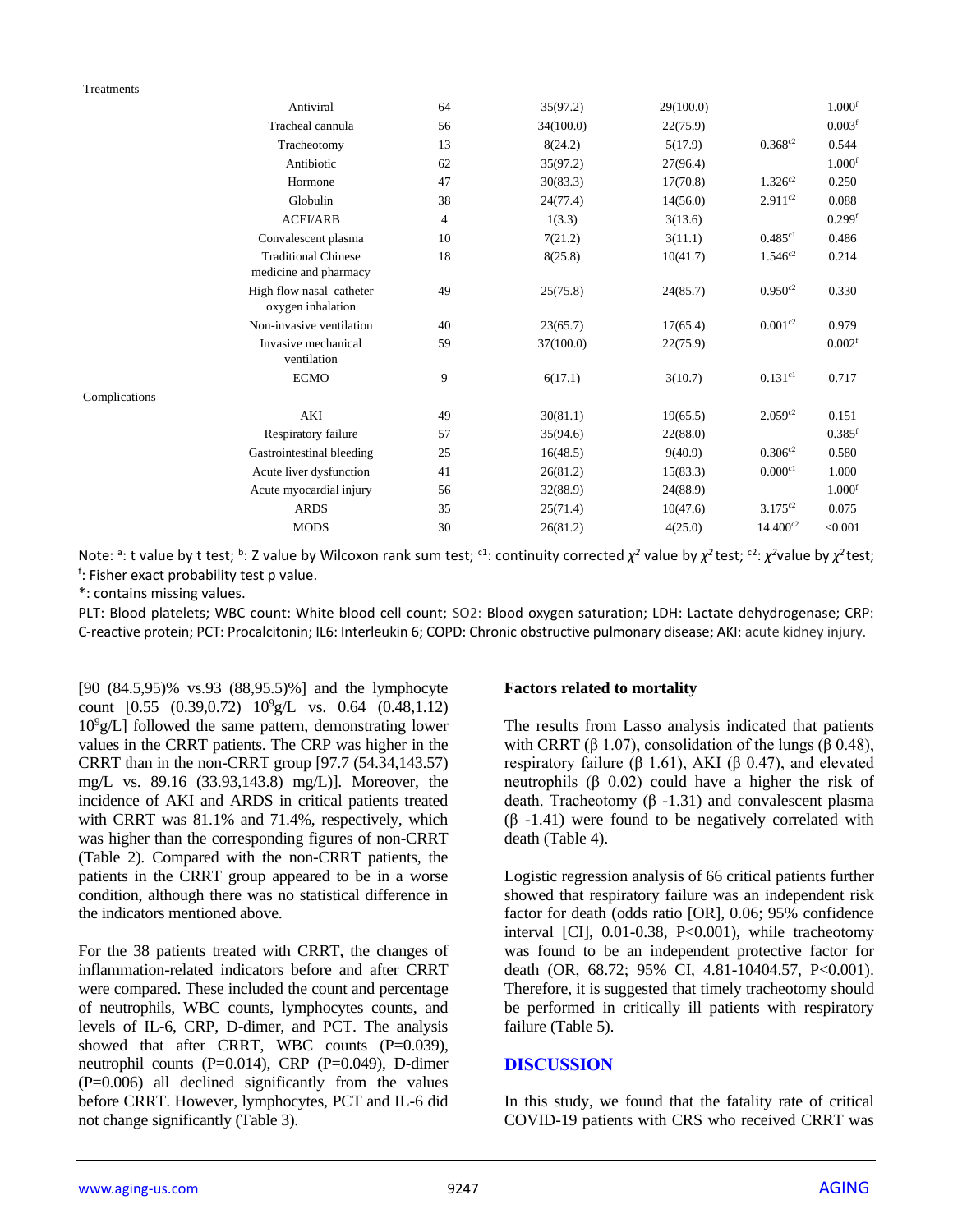#### **Table 3. The effect of CRRT on inflammatory response.**

| <b>Variable</b>              | <b>Before</b>      | After               | <b>Difference</b>      |       |       | N  |
|------------------------------|--------------------|---------------------|------------------------|-------|-------|----|
| WBC count $(10^9/L)$         | 12.85(9.96,18.77)  | 8.42(4.44,15.06)    | $-4.43(-10.12, 2.14)$  | 176.5 | 0.039 | 34 |
| Neutrophil counts            | 12.22(8.45, 17.71) | 7(3.47, 12.19)      | $-4.24(-9.65, 1.47)$   | 134   | 0.014 | 32 |
| Neutrophil %                 | 92.2(88.88,94.80)  | 89(79.95,92.52)     | $-1.95(-5.05, 0.62)$   | 177   | 0.040 | 34 |
| Lymphocyte counts $(10^9/L)$ | 0.54(0.36, 0.96)   | 0.54(0.24, 1.02)    | $-0.1(-0.28, 0.20)$    | 249   | 0.412 | 34 |
| $CRP$ (mg/L)                 | 120.10(64.66,160)  | 63.6(42.11,128)     | $-37.1(-68.34, 33.58)$ | 126   | 0.049 | 31 |
| $PCT$ (ng/mL)                | 1.67(0.70, 4.69)   | 2.58(0.69, 6.50)    | $-0.86(-2.39, 4.74)$   | 246   | 0.747 | 32 |
| D-dimer $(ug/L)$             | 7.08(2.29, 12.14)  | 3.94(1.88, 7.18)    | $-2.61(-6.04,0)$       | 90    | 0.006 | 31 |
| IL $6$ (pg/L)                | 20.95(9.13,91.29)  | 30.34(16.08,416.02) | $9.30(-13.75, 287.23)$ | 175   | 0.267 | 24 |

Note: V is the statistic of Wilcoxon signed rank test. N is the number of the patients.

WBC count: White blood cell count; CRP: C-reactive protein; PCT: Procalcitonin; IL6: Interleukin 6.

| <b>Variables</b>         |         | $OR^*$ |
|--------------------------|---------|--------|
| <b>CRRT</b>              | 1.07    | 2.92   |
| Tracheotomy              | $-1.31$ | 0.27   |
| Convalescent plasma      | $-1.41$ | 0.24   |
| Respiratory failure      | 1.61    | 4.99   |
| Lung CT main performance | 0.48    | 1.62   |
| AKI                      | 0.47    | 1.60   |
| Neutrophil %             | 0.02    | 1.02   |

#### **Table 4. The results of lasso regression model on the death outcome of the 66 critical patients with COVID-19.**

Note: AKI: acute kidney injury; WBC count: White blood cell count; LDH: Lactate dehydrogenase; CRP: C-reactive protein; \*: OR value was calculated based on β, OR=e<sup>β</sup>. Variables with positive β are risk factors of death outcome while those negative are protective.

In addition to the variables shown in the Table 4, these variables such as cough, dyspnea, hormone treatment, Invasive mechanical ventilation, acute myocardial injury, WBC count (10<sup>9</sup>/L), Neutrophil count (10<sup>9</sup>/L), Lymphocyte count (10<sup>9</sup>/L), Albumin (g/L), LDH (U/L), maximum creatinine value during hospitalization(μmol/L), CRP (mg/L) and D-dimer (ug/mL) were also included into lasso model. However, their coefficients were shank to 0 by the model due to their negligible effects, therefore these variables were not included in the table.

| Table 5. Results of the exact logistic regression on the death outcome of the 66 critical patients with COVID-19. |  |
|-------------------------------------------------------------------------------------------------------------------|--|
|-------------------------------------------------------------------------------------------------------------------|--|

|                           | coef    | se(coef) | lower 0.95 | upper $0.95$ | <b>A460</b> |              | OR (95%CI)            |
|---------------------------|---------|----------|------------|--------------|-------------|--------------|-----------------------|
| Tracheotomy(Yes)          | $-2.73$ | 0.99     | $-4.80$    | $-0.97$      | 9.45        | <0.001       | 0.06(0.01, 0.38)      |
| Respiratory failure (Yes) | 4.23    | 1.87     | 1.57       | 9.25         | 10.79       | $<\!\!0.001$ | 68.72 (4.81,10404.57) |

higher than that of those who did not. This means that the clearance of inflammatory factors by CRRT did not improve the prognosis of CRS. Furthermore, the results from Lasso analysis also showed that CRRT was a dependent risk factor for death. The result may not have been expected, and is not consistent with some reports in the literature. For example, several case reports suggest that CRRT can improve the prognosis and may be a potential treatment for COVID-19 [15–17]. However, the results of Fominskiy E et al. also show that CRRT does not reduce the mortality of patients with COVID-19, and CRRT also carries a higher risk of in-hospital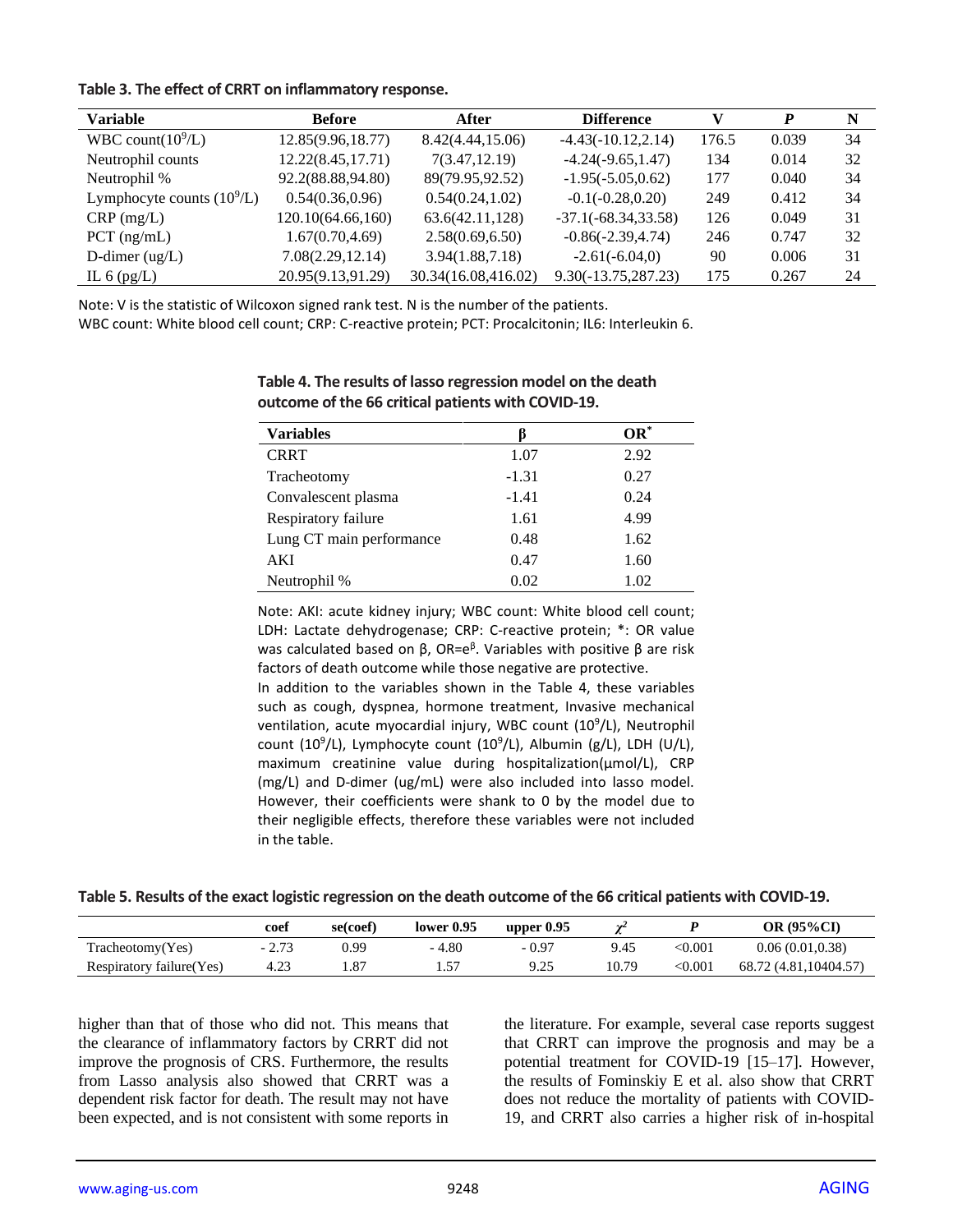death [18]. Therefore, whether CRRT can improve the prognosis of critical COVID-19 patients with CRS is still a controversial question.

In our study, the patients in the CRRT group were more seriously ill. Compared with the non-CRRT patients, they had a higher level of peak creatinine and had a higher incidence of MODS or ARDS. In addition, the unsuitable choice of dialysis timings or dialysis mode, and dialysisrelated complications, such as bleeding caused by anticoagulation, might contribute to the high fatality rate in the CRRT group [19]. The therapeutic effect of CRRT is reduced when IL-6 suddenly increases to more than 100 pg/mL or when other complications are present [6, 20]. Therefore, when COVID-19 patients develop CRS, the use of CRRT should not be delayed. As currently recommended for interventional treatment of artificialliver blood-purification, when IL-6 is five times the normal limit, the application of CRRT should be considered. If the characteristics of our cases and the current literature are considered together, IL-6 values greater than 100pg/ml could be an important critical index for intervention. However, the determination of the specific cutoff value of IL-6 for early intervention with CRRT requires further investigation [10]. Although CRRT did not improve the survival of critical COVID-19 patients with CRS, some inflammatory markers such as the CRP, D-dimer, WBC counts, and neutrophil counts decreased significantly after CRRT. It is suggested that CRRT can reduce inflammation in such patients.

The results from Lasso analysis indicated that AKI is a risk factor for death in critical COVID-19 patients with CRS. This result is consistent with the conclusion of a study conducted by Tongji Hospital, another hospital focused on the treatment of COVID-19 patients in Wuhan [21]. The incidence of AKI in our study was much higher than previously reported for ICU patients [2]. It is suggested that in addition to the lung, the kidney is also one of the most frequently affected organs in COVID-19 infections. Recent studies have confirmed that the expression of angiotensin-converting enzyme 2, a cell entry receptor of SARS-CoV-2, is very high in the kidney [22, 23]. In addition, the changes in hemodynamics and the damage done by inflammatory cytokines to the kidneys are also the reason for the high incidence of AKI in COVID-19 patients [24, 25]. So, the urinary system is a potential route for SARS-CoV-2 infection. In addition, the Lasso analysis suggests that consolidation on lung CT and elevated neutrophils also increase the risk of death.

The incidence of respiratory failure is higher in patients with critical COVID-19 (73.5%), and multiple regression analysis also confirms that respiratory failure is a risk factor for death. Tracheotomy was found to be protective for death among critical COVID-19 patients with CRS, indicating that patients with respiratory failure should undergo tracheotomy and invasive ventilation at the correct time.

In terms of treatment, in addition to CRRT and invasive ventilation, many other methods are used to treat these seriously ill patients. These treatments include convalescent plasma, hormones, globulin, and Chinese medicine, but the benefits are also controversial. In our study, convalescent plasma treatment might have been beneficial for critical COVID-19 patients with CRS, according to Lasso analysis. Hormones and globulin were commonly used treatments in severe SARS or MERS patients in the past. Over 78.3% of the critical patients in this study received hormone therapy for the treatment of COVID-19. Though the treatment with hormones was not found to be either a protective or a risk factor in this study, it should be carefully considered [26]. Regarding Chinese medicine, we did not see any protective factors in our results, which may be inconsistent with some reports [27]. The reason may be that most Chinese medicines are used in patients with mild or moderate symptoms, while most COVID-19 patients with CRS have severe or critical symptoms, and fewer of them are treated with Chinese medicine.

Our study has several limitations. First, though we have compiled cases from three hospitals that mainly treated patients with COVID-19, the sample size is still comparatively small. Second, although some confounding factors were compensated for, the influences of some unknown/unavailable factors cannot be completely excluded. Third, the medical records of two patients are incomplete, and the prognosis is unknown, resulting in missing data.

In conclusion, the fatality rate of CRRT patients did not decrease as expected, and even had an opposite trend in our study. The decision whether and how to use CRRT in COVID-19 patients with CRS should be carefully assessed. In the future, more studies and larger sample size are needed to evaluate the effect of CRRT on COVID-19 patients with CRS. Convalescent plasma therapy might be clinically considered in critical COVID-19 patients, and tracheotomy could be recommended for those who developed respiratory failure.

## **MATERIALS AND METHODS**

#### **Study design**

In this retrospective, multi-center study, we analyzed results from 83 patients diagnosed with COVID-19 and CRS from December 2019 to July 2020, at three participating hospitals (Wuhan Union hospital, Wuhan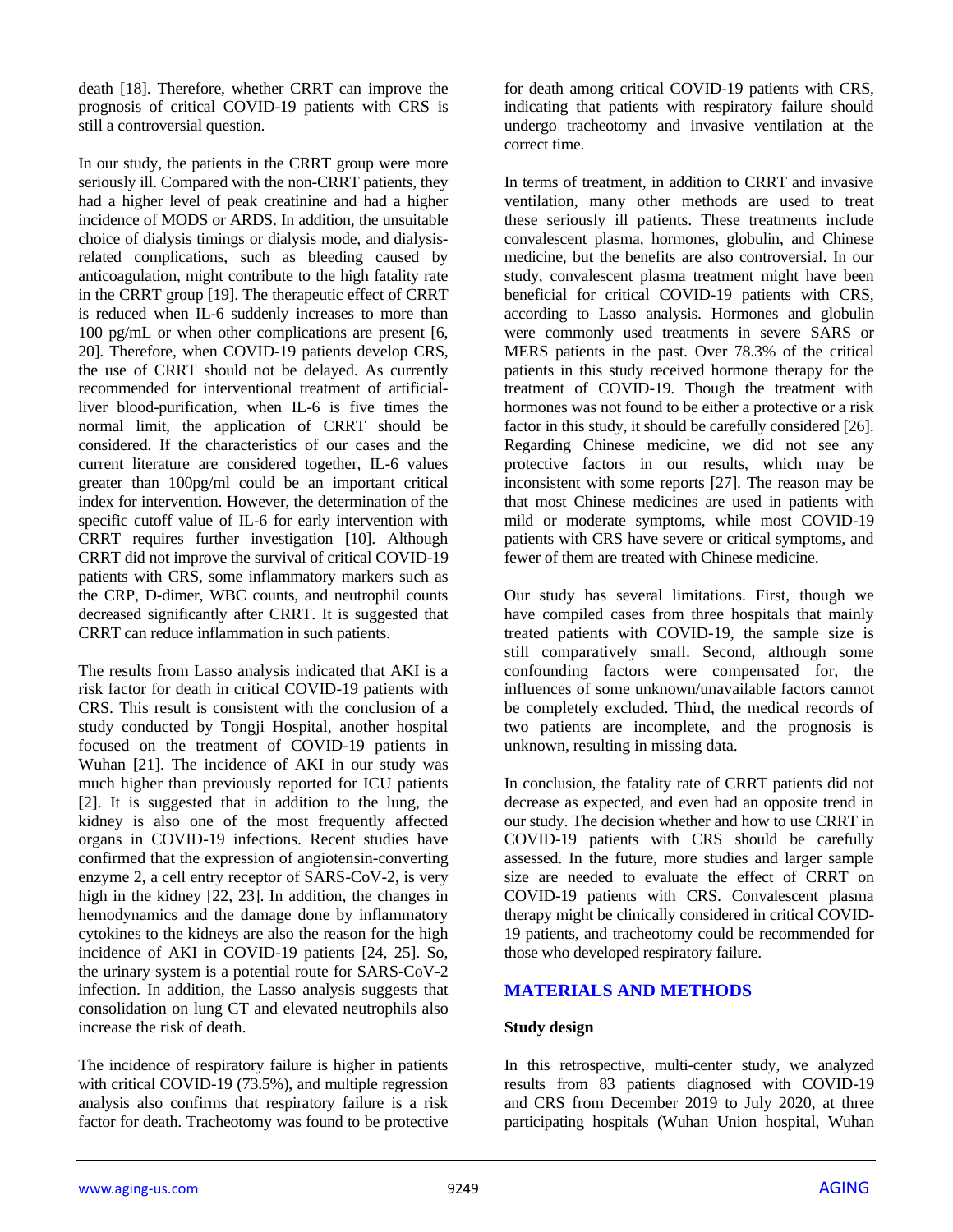Jinyintan Hospital, and Wuhan First Hospital). The following inclusion criteria were applied: a laboratory diagnosis of COVID-19 (a positive throat swab nucleic acid test or positive serum COVID-19 specific antibody test), and a peak IL-6 value >100 pg/mL, or a peak IL-6 value of 50-100 pg/mL with concurrent ARDS or multiple organ disease syndrome (MODS). Clinical indications for CRRT include hyperkalemia, acidosis, multiple organ dysfunction, or severe CRS. This study was approved by the institutional ethics board of Wuhan First Hospital (W202003–2) and conducted in accordance with the Declaration of Helsinki. The requirement for informed consent was waived by the ethics board.

#### **Definition**

According to the New Coronavirus Pneumonia Prevention and Control Plan (seventh edition) published by the National Health Commission of China, COVID-19 can be classified as mild, moderate, severe, and critical. Mild infections are those that only have clinical manifestations but no abnormalities on computed tomography (CT) scan of the lungs. Patients with clinical and pulmonary CT manifestations are considered as moderate cases. Severe cases of COVID-19 are defined as those with a respiratory rate  $>$  30 breaths/min. blood oxygen saturation  $\leq 93\%$ , or arterial PO<sub>2</sub>/oxygen concentration  $\leq 300$  mmHg. A patient with COVID-19 is considered to be critical when respiratory failure requires mechanical ventilation, or the patient experiences shock or multiple organ failure and is transferred to the intensive care unit. After careful evaluation, all the patients included in this study were classified as severe and critical cases and therefore were divided into critical and non-critical groups.

AKI was defined as an increase in serum creatinine by 26.52 mmol/L within 48 hours or by more than 50% from the baseline within 7 days [28].

#### **Data collection**

After careful review, data, including demographics, clinical characteristics, laboratory and radiological examinations and treatments, were extracted from the patients' medical records. Patients were classified as critical or non-critical, according to the criteria described in the definitions sections above. We retrieved the values of relevant CRRT indicators obtained before and after CRRT. All laboratory examinations of patients were carried out by trained physicians.

#### **Statistical analyses**

Categorical variables were presented as numbers and proportions, and the difference between the groups was determined using the chi-square test or Fisher's exact test. Continuous variables were presented as mean (SD) or median [interquartile (IQR)], and differences between the groups were determined using a twosample t-test or Wilcoxon rank-sum test. Lasso and accurate logistic analysis were conducted to identify the factors related to death. The explanatory variables included treatments (CRRT, tracheotomy, convalescent plasma), respiratory failure, consolidation on lung CT, AKI, elevated neutrophil percentage, cough, dyspnea, hormone treatment, invasive mechanical ventilation, acute myocardial injury, White blood cell (WBC) count  $(x 10<sup>9</sup>/L)$ , neutrophil count  $(x 10<sup>9</sup>/L)$ , lymphocyte count  $(x 10<sup>9</sup>/L)$ , albumin (g/L), lactate dehydrogenase (LDH) (U/L), maximum creatinine value during hospitalization  $(\mu \text{mol/L})$ , C-reactive protein  $(CRP)$  (mg/L) and D-dimer (ug/mL) levels. Statistical significance was set as twosided with  $P < 0.05$ . All the analyses were conducted using R software (version 3.6.2, R Foundation), and the Lasso and acute logistic analysis were performed with the glmnet and logistf package.

#### **Data availability statement**

The data underlying this article are available in the article and its online supplementary material.

# **AUTHOR CONTRIBUTIONS**

JX designed the study and HX collected the data. HX and BS drafted the manuscript. JZ and YZ performed the statistical analysis.  $\overrightarrow{IX}$  and  $\overrightarrow{IZ}$  revised the manuscript. All the authors have reviewed and approved the final version of the manuscript.

# **CONFLICTS OF INTEREST**

The authors declare that they have no conflicts of interest.

## **FUNDING**

This work was supported by grants from the National Natural Science Foundation of China (No. 81770736), the Doctoral Fund of the Ministry of Education of China (No. 200804871122), the Natural Science Foundation of Hubei Province (No. 2014CFB197), the Chinese Medical Association (No. 14050510588), the Huazhong University of Science and Technology (No. 2015LC033), and the Research-based Clinician Grants Program of Tongji Medical College, Huazhong University of Science and Technology.

## **REFERENCES**

1. Yang X, Yu Y, Xu J, Shu H, Xia J, Liu H, Wu Y, Zhang L, Yu Z, Fang M, Yu T, Wang Y, Pan S, et al. Clinical course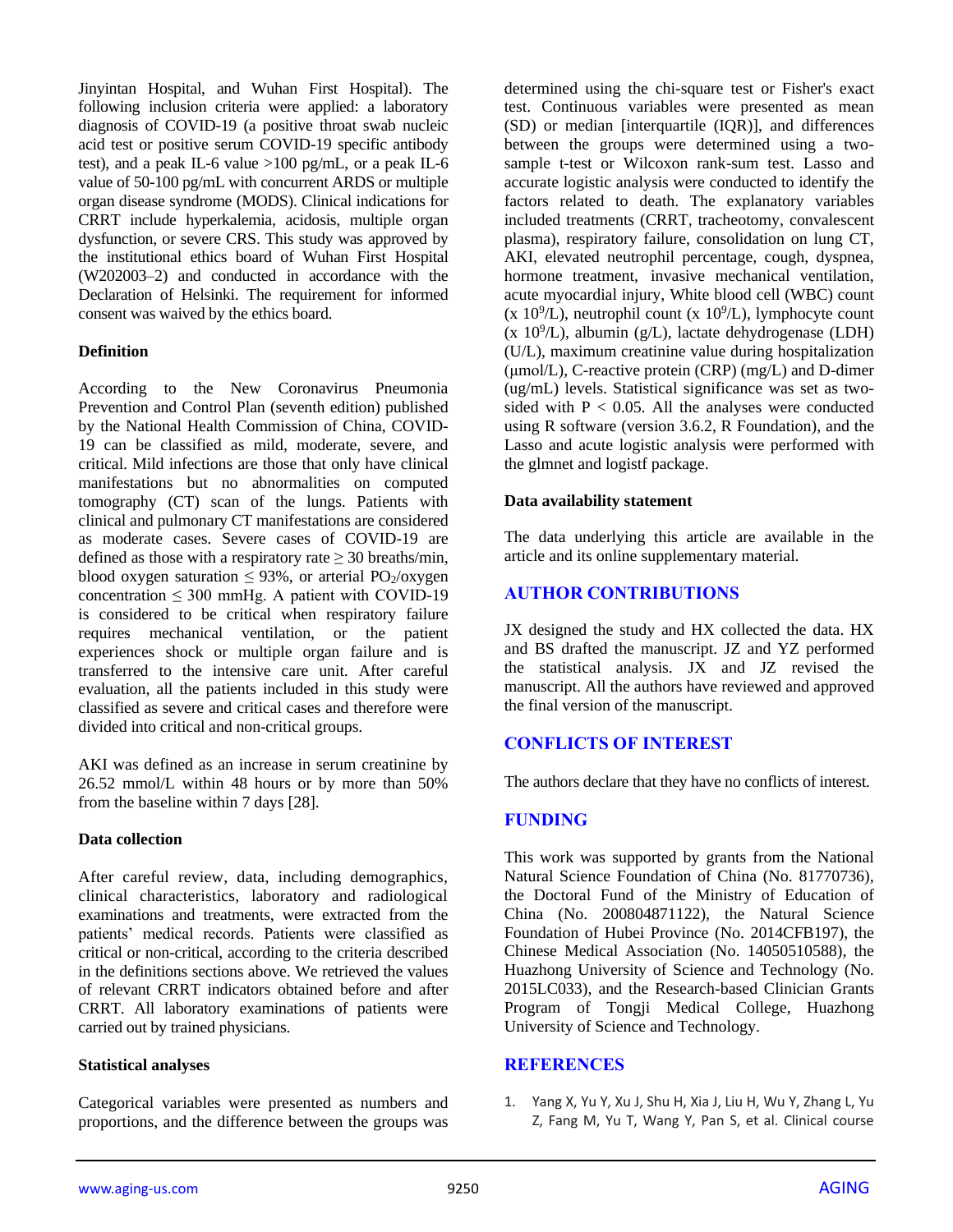and outcomes of critically ill patients with SARS-CoV-2 pneumonia in Wuhan, China: a single-centered, retrospective, observational study. Lancet Respir Med. 2020; 8:475–81. [https://doi.org/10.1016/S2213-2600\(20\)30079-5](https://doi.org/10.1016/S2213-2600(20)30079-5) PMID[:32105632](https://pubmed.ncbi.nlm.nih.gov/32105632)

2. Huang C, Wang Y, Li X, Ren L, Zhao J, Hu Y, Zhang L, Fan G, Xu J, Gu X, Cheng Z, Yu T, Xia J, et al. Clinical features of patients infected with 2019 novel coronavirus in Wuhan, China. Lancet. 2020; 395:497–506. [https://doi.org/10.1016/S0140-6736\(20\)30183-5](https://doi.org/10.1016/S0140-6736(20)30183-5) PMID[:31986264](https://pubmed.ncbi.nlm.nih.gov/31986264)

- 3. Cao X. COVID-19: immunopathology and its implications for therapy. Nat Rev Immunol. 2020; 20:269–70. <https://doi.org/10.1038/s41577-020-0308-3> PMID[:32273594](https://pubmed.ncbi.nlm.nih.gov/32273594)
- 4. Guan WJ, Ni ZY, Hu Y, Liang WH, Ou CQ, He JX, Liu L, Shan H, Lei CL, Hui DS, Du B, Li LJ, Zeng G, et al, and China Medical Treatment Expert Group for Covid-19. Clinical Characteristics of Coronavirus Disease 2019 in China. N Engl J Med. 2020; 382:1708–20. <https://doi.org/10.1056/NEJMoa2002032> PMID[:32109013](https://pubmed.ncbi.nlm.nih.gov/32109013)
- 5. Mehta P, McAuley DF, Brown M, Sanchez E, Tattersall RS, Manson JJ, and HLH Across Speciality Collaboration, UK. COVID-19: consider cytokine storm syndromes and immunosuppression. Lancet. 2020; 395:1033–34. [https://doi.org/10.1016/S0140-6736\(20\)30628-0](https://doi.org/10.1016/S0140-6736(20)30628-0) PMID[:32192578](https://pubmed.ncbi.nlm.nih.gov/32192578)
- 6. Chen X. Detectable serum SARS-CoV-2 viral load (RNAaemia) is closely correlated with drastically elevated interleukin 6 (IL-6) level in critically ill COVID-19 patients. Clin Infect Dis. 2020; 71:1937–42. <https://doi.org/10.1093/cid/ciaa449> PMID[:32301997](https://pubmed.ncbi.nlm.nih.gov/32301997)
- 7. McGonagle D, Sharif K, O'Regan A, Bridgewood C. The role of cytokines including interleukin-6 in COVID-19 induced pneumonia and macrophage activation syndrome-like disease. Autoimmun Rev. 2020; 19:102537. <https://doi.org/10.1016/j.autrev.2020.102537>

PMID[:32251717](https://pubmed.ncbi.nlm.nih.gov/32251717)

- 8. Channappanavar R, Perlman S. Pathogenic human coronavirus infections: causes and consequences of cytokine storm and immunopathology. Semin Immunopathol. 2017; 39:529–39. <https://doi.org/10.1007/s00281-017-0629-x> PMID[:28466096](https://pubmed.ncbi.nlm.nih.gov/28466096)
- 9. Shimabukuro-Vornhagen A, Gödel P, Subklewe M, Stemmler HJ, Schlößer HA, Schlaak M, Kochanek M, Böll B, von Bergwelt-Baildon MS. Cytokine release syndrome. J Immunother Cancer. 2018; 6:56.

<https://doi.org/10.1186/s40425-018-0343-9> PMI[D:29907163](https://pubmed.ncbi.nlm.nih.gov/29907163)

10. Zhang Y, Yu L, Tang L, Zhu M, Jin Y, Wang Z, Li L. A promising anti-cytokine-storm targeted therapy for COVID-19: the artificial-liver blood-purification system. Engineering (Beijing). 2020. [Epub ahead of print].

<https://doi.org/10.1016/j.eng.2020.03.006> PMI[D:32292628](https://pubmed.ncbi.nlm.nih.gov/32292628)

- 11. Ankawi G, Neri M, Zhang J, Breglia A, Ricci Z, Ronco C. Extracorporeal techniques for the treatment of critically ill patients with sepsis beyond conventional blood purification therapy: the promises and the pitfalls. Crit Care. 2018; 22:262. <https://doi.org/10.1186/s13054-018-2181-z>
	- PMI[D:30360755](https://pubmed.ncbi.nlm.nih.gov/30360755)
- 12. Giamarellos-Bourboulis EJ, Netea MG, Rovina N, Akinosoglou K, Antoniadou A, Antonakos N, Damoraki G, Gkavogianni T, Adami ME, Katsaounou P, Ntaganou M, Kyriakopoulou M, Dimopoulos G, et al. Complex immune dysregulation in COVID-19 patients with severe respiratory failure. Cell Host Microbe. 2020; 27:992–1000.e3.

<https://doi.org/10.1016/j.chom.2020.04.009> PMI[D:32320677](https://pubmed.ncbi.nlm.nih.gov/32320677)

- 13. Xu X, Han M, Li T, Sun W, Wang D, Fu B, Zhou Y, Zheng X, Yang Y, Li X, Zhang X, Pan A, Wei H. Effective treatment of severe COVID-19 patients with tocilizumab. Proc Natl Acad Sci USA. 2020; 117:10970–75. <https://doi.org/10.1073/pnas.2005615117> PMI[D:32350134](https://pubmed.ncbi.nlm.nih.gov/32350134)
- 14. Ma J, Xia P, Zhou Y, Liu Z, Zhou X, Wang J, Li T, Yan X, Chen L, Zhang S, Qin Y, Li X. Potential effect of blood purification therapy in reducing cytokine storm as a late complication of critically ill COVID-19. Clin Immunol. 2020; 214:108408.

<https://doi.org/10.1016/j.clim.2020.108408> PMI[D:32247038](https://pubmed.ncbi.nlm.nih.gov/32247038)

- 15. Katagiri D, Ishikane M, Ogawa T, Kinoshita N, Katano H, Suzuki T, Fukaya T, Hinoshita F, Ohmagari N. Continuous renal replacement therapy for a patient with severe COVID-19. Blood Purif. 2021; 50:129–31. <https://doi.org/10.1159/000508062> PMI[D:32526746](https://pubmed.ncbi.nlm.nih.gov/32526746)
- 16. Dastan F, Saffaei A, Mortazavi SM, Jamaati H, Adnani N, Samiee Roudi S, Kiani A, Abedini A, Hashemian SM. Continues renal replacement therapy (CRRT) with disposable hemoperfusion cartridge: A promising option for severe COVID-19. J Glob Antimicrob Resist. 2020; 21:340–41.

<https://doi.org/10.1016/j.jgar.2020.04.024> PMI[D:32353526](https://pubmed.ncbi.nlm.nih.gov/32353526)